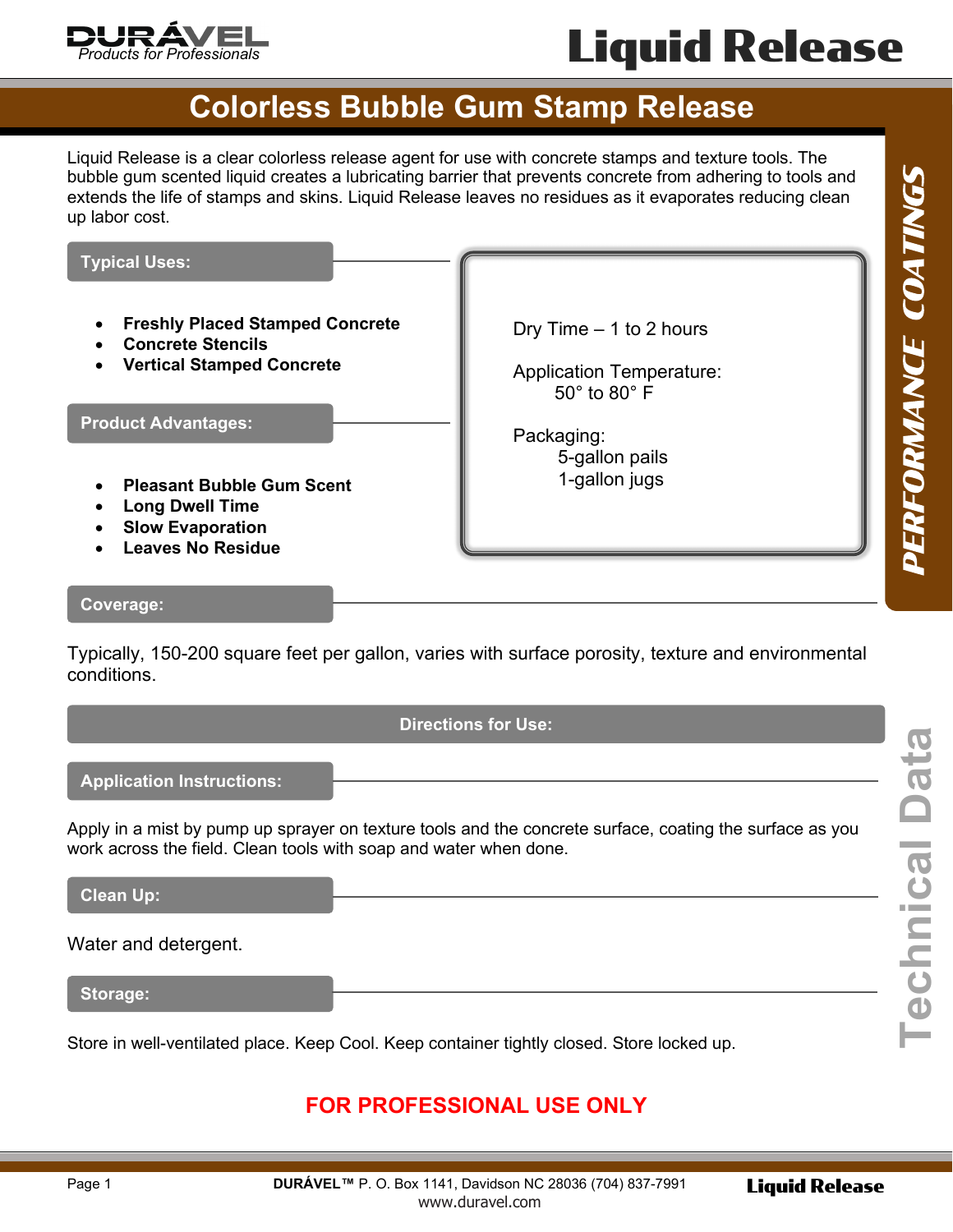# Technical Data Sheet

#### **Disposal:**

Disposal of product and packaging should be in accordance with applicable regional, national and local laws and regulations.

#### **Shelf Life:**

Up to one year from original manufacture date when stored in its original, unopened container at room temperature.

#### **Limitations:**

This product is not intended for public use and is intended for use by qualified contractors and installers with proper experience and training in the use of these products, and that have read the complete safety data sheet. Apply product only when substrate and ambient temperatures are within the accepted range and to substrates that are a minimum of five degrees above dew point and will remain so during product cure. During application and cure protect product from all contaminants and traffic.

#### **Warranty:**

Durável warrants our products to be of uniform quality, free from defects within manufacturing tolerances, and to conform to published specifications as of the date of sale. Durável has no control over the use of the product and therefore no warranty, expressed or implied, is made or can be made as to the application of the product or the results of use. The manufacturer's obligations shall be limited to refunding the purchase price or providing replacement product for material proven to be defective. Ninety days after delivery of product all warranty and other duties with respect to the quality of the product delivered shall be presumed to have been conclusively satisfied, all liability therefore terminates, and no action for breach of any stated or implied duties may thereafter be commenced. The end user is responsible for determining the product's suitability and assumes all risks and liabilities. Under no circumstances will Durável be subject to or held liable for a consequential damage to anyone in excess of the purchase price of the product.

#### **Disclaimer:**

The information contained herein is believed to be accurate but is not warranted to be so. Data and calculations are based on information furnished by the manufacturer of the product and manufacturers of the components of the product. The information given is designed only as a guidance for safe handling, use, processing, storage, transportation, disposal and release and is not to be considered a warranty or quality specification. The information relates only to the specific material designated and may not be valid for such material used in combination with any other materials or in any process, unless specified in the text. Durável assumes no responsibility for injury to vendee or third party person proximately caused by the material if reasonable safety procedures are not adhered to as stipulated in the data sheet. Furthermore, Durável assumes no responsibility for injury caused by abnormal use of this material even if reasonable safety precautions are followed.